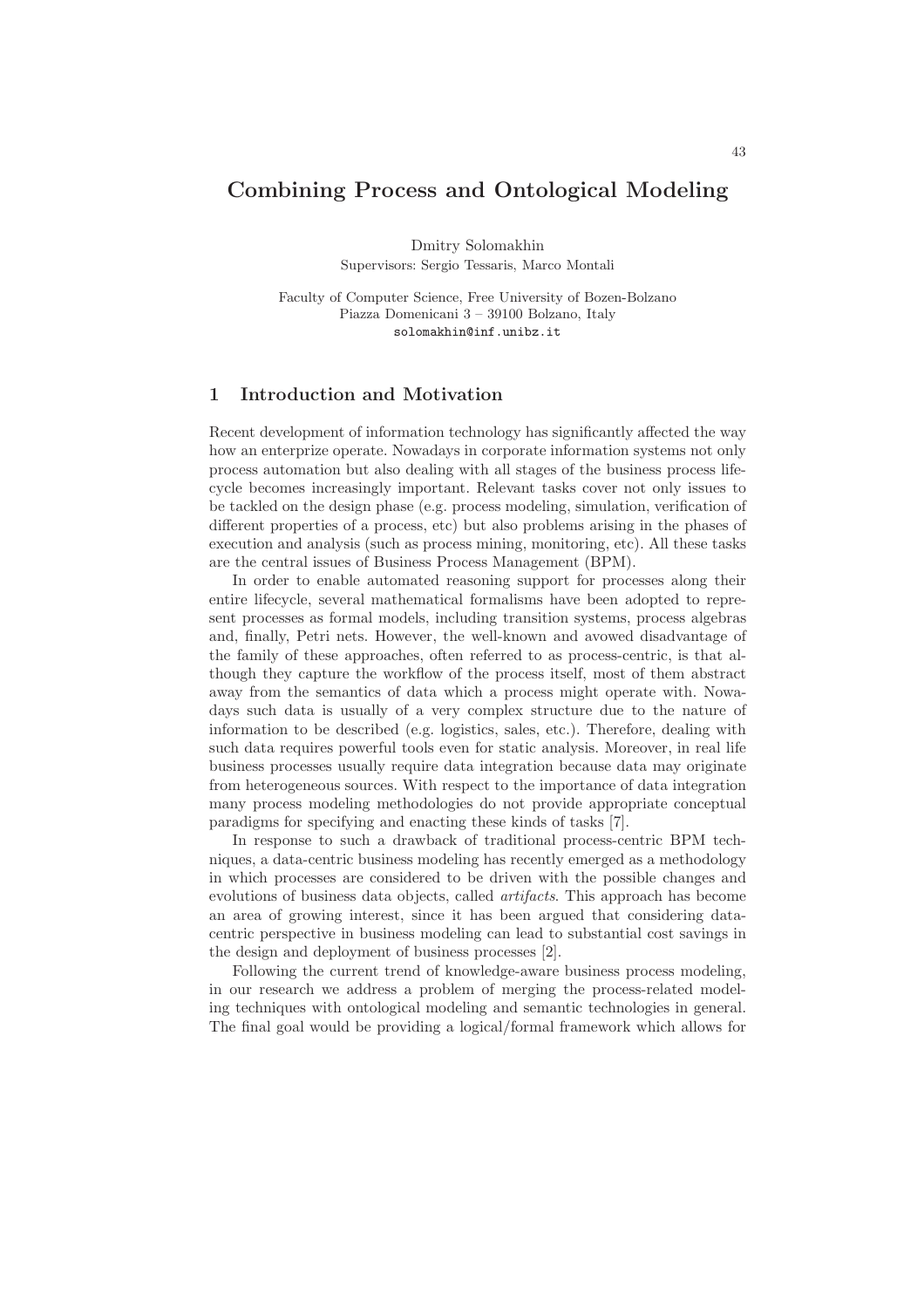modeling of business processes tightly coupled with the manipulated dynamic data, as well as for reasoning about and verification of different logical properties of such system. Such synthesis of models incorporating both a static and dynamic perspective, if exists, will require a very challenging task on defining algorithms for reasoning tasks, e.g. model checking, since in general that might lead to infinite-state models. Hence, not only new model checking algorithms have to be invented, but also decidable fragments of this combination should be investigated, mediating between relevance in practice and tractability [4].

# 2 The context of the research

The problems that are to be tackled along the research line can be considered relevant and useful in the context of the ACSI project [2], which is devoted to investigation on how the artifact-based approach may be used to optimize the business process management in the enterprize. The paradigm adopted there is presented in Figure 1 and consists of three layers: realization, artifact and semantics. The planned PhD research shares this paradigms and is supposed to focus on the semantic layer, i.e. to investigate the integration between the knowledge base describing the semantics of the data (ontologies) and high-level description of the business processes.



Fig. 1. ACSI Artifact Paradigm [2]

# 3 Current work

The recently introduced Guard-State-Milestone (GSM) artifact modeling language [6] provides means for specifying business artifacts lifecycles in a declarative manner, using intuitively natural constructs that correspond closely to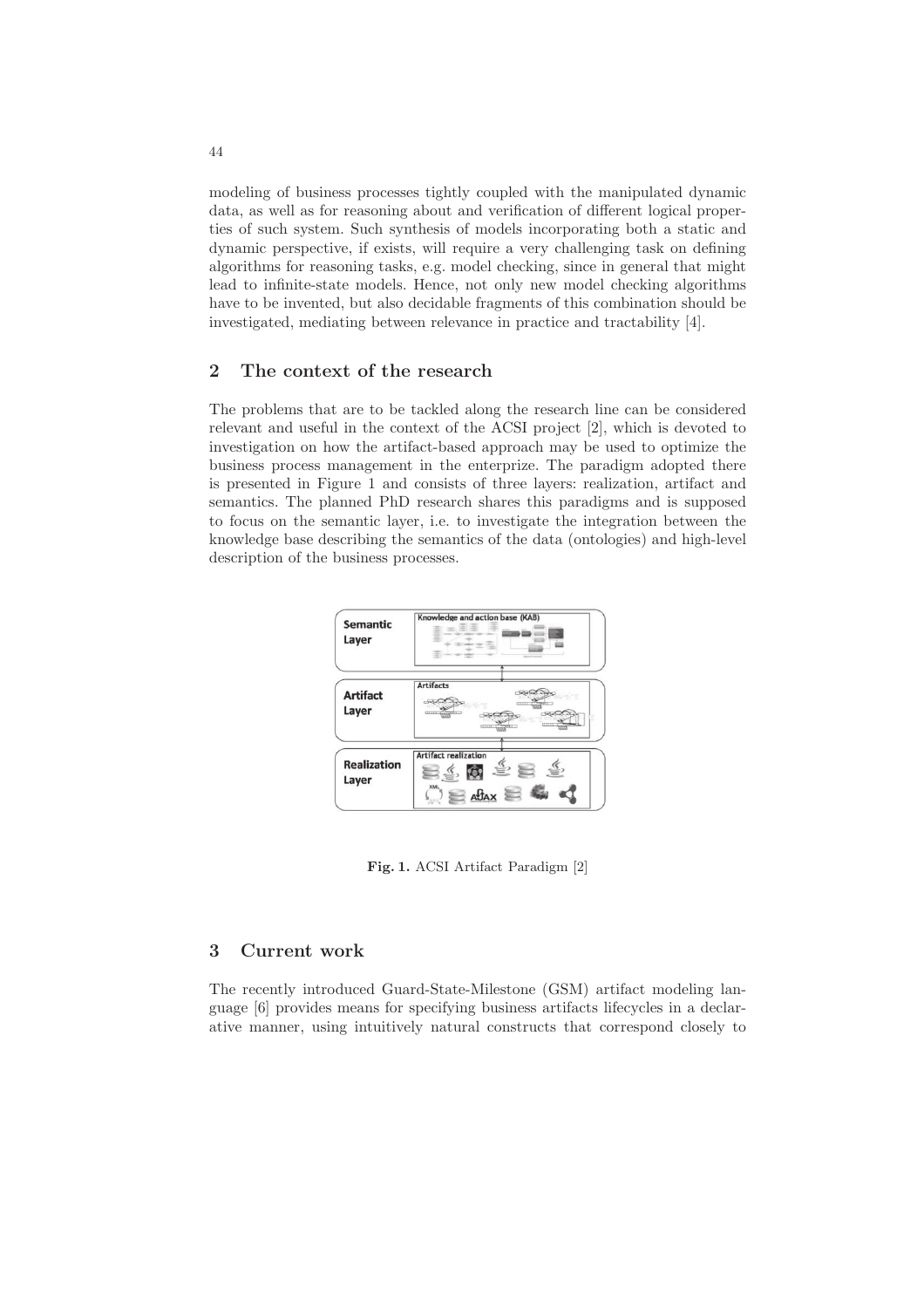how business-level stakeholders think about their business. The corresponding constructs are:

- Information model for modeling relevant data domain.
- Milestones, which naturally correspond to business operational objectives and are achieved based on triggering events and/or conditions over the information model.
- Stages, which correspond to clusters of activities intended to achieve milestones and which can have a hierarchical structure.
- Guards, which control when a stage can be activated.

As an example, let's consider a process  $Func$  which is as simple as calculating a square root of a sum  $\sqrt{a+b}$ , given that  $a \neq b$  and  $a+b \geq 0$ . The GSM concrete model of such process is represented on the Figure 2.



**Fig. 2.** GSM model of  $\sqrt{a+b}$ 

Both milestones and guards are controlled in a declarative manner and corresponding definitions will have the following form:

$$
\widetilde{g}_1: \text{on } x.Func^{call}(a, b) \text{ if } a \neq b \qquad \widetilde{g}_2: \text{on } +x.m_1
$$
  

$$
\widetilde{m}_1: \text{on } x. Sum^{return}(c) \text{ if } c \geq 0 \qquad \widetilde{m}_2: \text{if } c < 0
$$
  

$$
\widetilde{m}_3: \text{on } x. Sq^{return}(d)
$$

Despite having a formally specified operational semantics for GSM models [3], the verification of different properties of such models (e.g. existence of complete execution, safety properties) is still an open problem. In order to solve this problem, one should define a particular formalism that captures the intended operational semantics of the business artifacts and provides mechanisms to solve different verification tasks.

One of the most promising candidates for such a formalism is a data-centric dynamic system (DCDS) together with its general verification framework presented in [5]. A DCDS is a pair  $S = \langle \mathcal{D}, \mathcal{P} \rangle$ , where  $\mathcal D$  is a data layer and  $\mathcal P$  is a process layer over the former.

The data layer  $D$  models the relevant database schema together with its set of integrity constraints, while the process layer  $\mathcal P$  is a tuple  $\mathcal P = \langle \mathcal F, \mathcal A, \rho \rangle$ , where

 $\mathcal F$  is a finite set of functions representing interfaces to external services.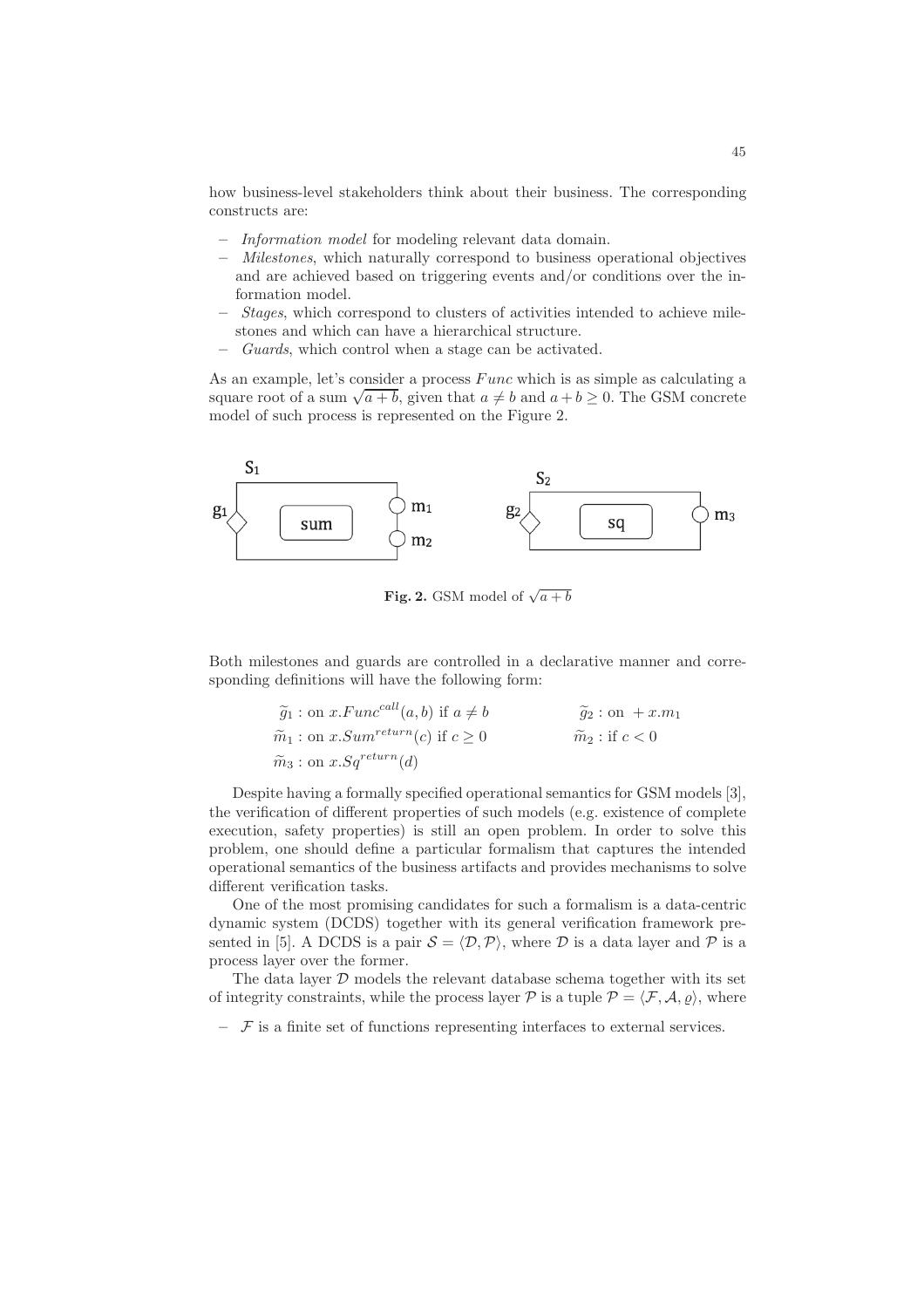$-$  A is a set of actions of the specific form:

 $\alpha(p_1, ..., p_n) : \{e_1, ..., e_m\}$ , where  $p_1, ..., p_n$  are input parameters of an action and  $e_i = q_i^+ \wedge Q_i^- \leadsto E_i$  are effects of an action of a particular form.

 $\rho$  is a process which is a finite set of condition-action rules of the form  $Q \mapsto \alpha$ , where  $\alpha$  is an action and  $Q$  is a FO query over  $\mathcal{R}$ .

The decidability problem in the context of data-centric dynamic systems is one of the main challenges being investigated at the moment. However, unlike GSM, which has emerged to satisfy practical needs, DCDS benefits from having purely formal foundations, which provide instruments to approach and solve the challenge. Several decidability results have been obtained by Calvanese et. al [1] during their ongoing research. Therefore, it becomes of a particular interest to investigate the possibility to transfer these decidability results on GSM models.

Having a formal definition of an artifact and its lifecycle as a GSM concrete model, we aim to define a mapping which maps the artifact's relational schema into the data layer of DCDS and the set of ECA-like rules describing its behavior into the set of condition-action rules of the process layer of DCDS, where service calls are modeled by a finite set of functions  $\mathcal{F}$ .

Along the process of constructing the mapping we need to insure that the resulting DCDS model mimics the operational semantics of the initial GSM model. In particular, one would want to preserve the semantics of so-called B-Steps, which focus on what happens to a snapshot (i.e., description of all relevant aspects of a GSM system at a given moment of time) when a single incoming event is incorporated into it. In order to capture the semantics of B-Steps, we construct a so-called conditional dependency graph, which is then used to enforce the shape of the resulting condition-action rules in such a way that the final DCDS formalization may be, in fact, considered as an execution engine for the initial GSM model.

For example, assume a stage  $s_j$  and some guard  $g_j^e = \text{on } \xi(x)$  if  $\phi(x)$  which opens the stage. Then activating the stage by validating  $g_j^e$  can be modeled by the following condition-action rule:

$$
\exists \overline{a}, \overline{s}, \overline{m} \ R_{att}(x, \overline{a}, \overline{s}, \overline{m}) \land s_j = false \land R_{Blocked}(x, false) \mapsto
$$
  
\n
$$
\alpha_{M, s_j}^{Active}(id_R, a'_1, ..., a'_m) : \{
$$
  
\n
$$
R_{att}(id_R, \overline{a}, \overline{s}, \overline{m}) \leadsto R_{att}(id_R, \overline{a}, \overline{s}, \overline{m})[s_j / true, a_1 / f^M(1), ..., a_k / f^M(k)]
$$
  
\n
$$
R_{att}(id_R, \overline{a}, \overline{s}, \overline{m}) \leadsto R_M(id_R, f^M(1), ..., f^M(k))
$$
  
\n
$$
R_{att}(id_R, \overline{a}, \overline{s}, \overline{m}) \leadsto R_{Block}(id_R, true)
$$
  
\n
$$
R_{att}(x, \overline{a}, \overline{s}, \overline{m}) \leadsto R_{s_j}^{StateChanged}(x, true)
$$

### 4 Future work and concluding remarks

The results of the ongoing research are at the moment considered to be preliminary and subject to further investigation. In particular, one of the main future

46